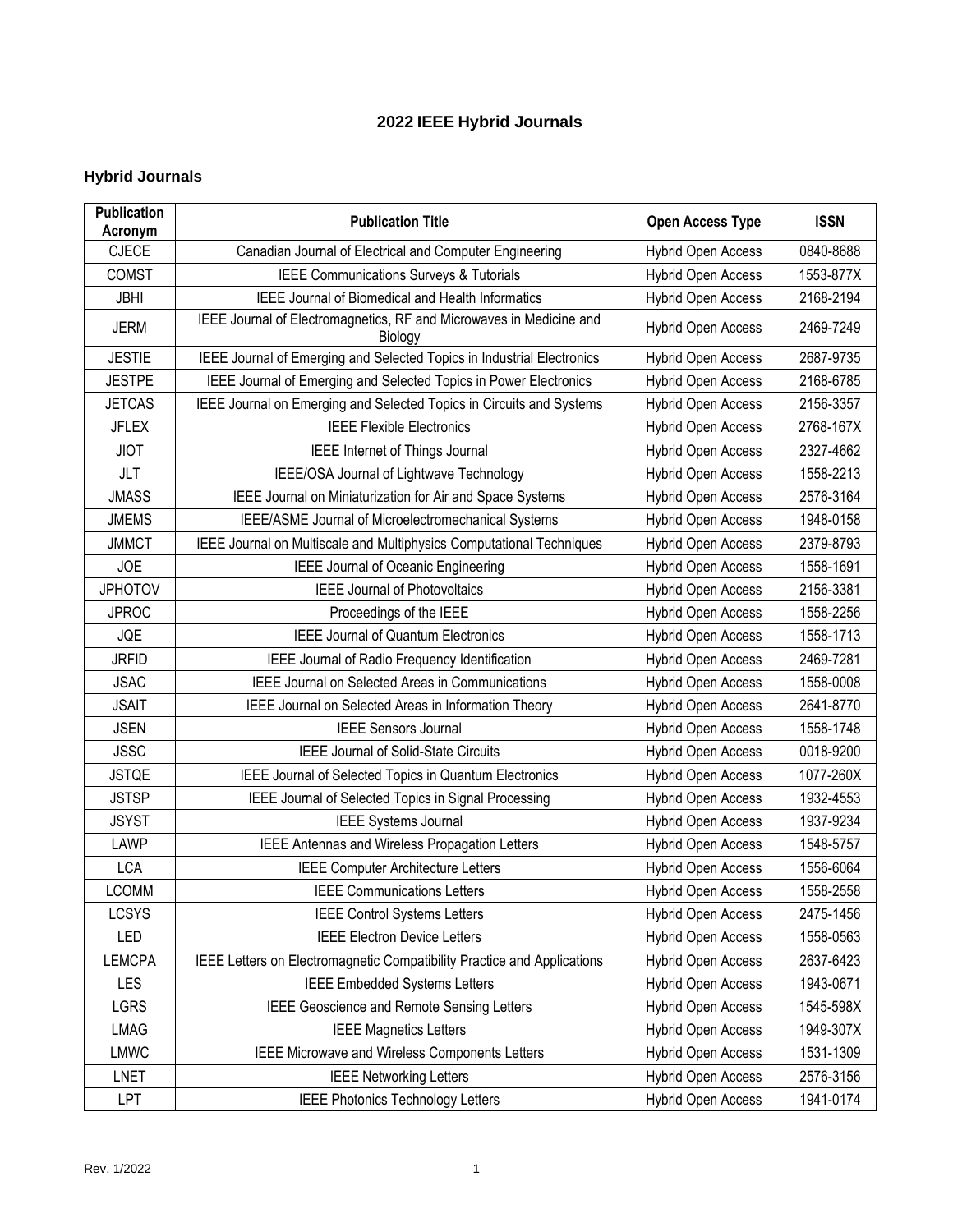| <b>LRA</b>    | <b>IEEE Robotics and Automation Letters</b>                                      | <b>Hybrid Open Access</b> | 2377-3766 |
|---------------|----------------------------------------------------------------------------------|---------------------------|-----------|
| <b>LSENS</b>  | <b>IEEE Sensors Letters</b>                                                      | <b>Hybrid Open Access</b> | 2475-1472 |
| <b>LSP</b>    | <b>IEEE Signal Processing Letters</b>                                            | Hybrid Open Access        | 1558-2361 |
| <b>LSSC</b>   | <b>IEEE Solid-State Circuits Letters</b>                                         | Hybrid Open Access        | 2573-9603 |
| LWC           | <b>IEEE Wireless Communications Letters</b>                                      | <b>Hybrid Open Access</b> | 2162-2345 |
| <b>MAHC</b>   | IEEE Annals of the History of Computing                                          | <b>Hybrid Open Access</b> | 1934-1547 |
| <b>MAP</b>    | IEEE Antennas and Propagation Magazine                                           | <b>Hybrid Open Access</b> | 1558-4143 |
| <b>MBITS</b>  | IEEE BITS the Information Theory Magazine                                        | <b>Hybrid Open Access</b> | 2692-4080 |
| <b>MC</b>     | Computer                                                                         | Hybrid Open Access        | 1558-0814 |
| <b>MCG</b>    | <b>IEEE Computer Graphics and Applications</b>                                   | <b>Hybrid Open Access</b> | 1558-1756 |
| <b>MCSE</b>   | Computing in Science & Engineering                                               | <b>Hybrid Open Access</b> | 1521-9615 |
| <b>MIC</b>    | <b>IEEE</b> Internet Computing                                                   | Hybrid Open Access        | 0272-1716 |
| <b>MIS</b>    | <b>IEEE Intelligent Systems</b>                                                  | Hybrid Open Access        | 1941-1294 |
| <b>MITP</b>   | IT Professional                                                                  | Hybrid Open Access        | 1941-045X |
| МM            | <b>IEEE Micro</b>                                                                | Hybrid Open Access        | 1937-4143 |
| <b>MMUL</b>   | <b>IEEE MultiMedia</b>                                                           | Hybrid Open Access        | 1070-986X |
| <b>MPRV</b>   | <b>IEEE Pervasive Computing</b>                                                  | Hybrid Open Access        | 1536-1268 |
| <b>MRA</b>    | IEEE Robotics & Automation Magazine                                              | <b>Hybrid Open Access</b> | 1558-223X |
| <b>MS</b>     | <b>IEEE</b> Software                                                             | Hybrid Open Access        | 1937-4194 |
| <b>MSEC</b>   | <b>IEEE Security &amp; Privacy</b>                                               | Hybrid Open Access        | 1558-4046 |
| <b>MVT</b>    | <b>IEEE Vehicular Technology Magazine</b>                                        | Hybrid Open Access        | 1556-6080 |
| <b>RBME</b>   | <b>IEEE Reviews in Biomedical Engineering</b>                                    | Hybrid Open Access        | 1937-3333 |
| <b>RITA</b>   | IEEE Revista Iberoamericana de Technologias del Aprendizaje                      | Hybrid Open Access        | 1932-8540 |
| <b>TAC</b>    | <b>IEEE Transactions on Automatic Control</b>                                    | Hybrid Open Access        | 0018-9286 |
| <b>TAES</b>   | IEEE Transactions on Aerospace and Electronic Systems                            | Hybrid Open Access        | 1557-9603 |
| <b>TAFFC</b>  | <b>IEEE Transactions on Affective Computing</b>                                  | Hybrid Open Access        | 1949-3045 |
| TAI           | IEEE Transactions on Artificial Intelligence                                     | Hybrid Open Access        | 2691-4581 |
| <b>TAP</b>    | IEEE Transactions on Antennas and Propagation                                    | Hybrid Open Access        | 1558-2221 |
| <b>TASC</b>   | IEEE Transactions on Applied Superconductivity                                   | Hybrid Open Access        | 1558-2515 |
| <b>TASE</b>   | IEEE Transactions on Automation Science and Engineering                          | Hybrid Open Access        | 1545-5955 |
| <b>TASLP</b>  | IEEE/ACM Transactions on Audio, Speech and Language Processing                   | Hybrid Open Access        | 2329-9304 |
| <b>TBC</b>    | <b>IEEE Transactions on Broadcasting</b>                                         | <b>Hybrid Open Access</b> | 0018-9316 |
| <b>TBCAS</b>  | IEEE Transactions on Biomedical Circuits and Systems                             | <b>Hybrid Open Access</b> | 1932-4545 |
| <b>TBDATA</b> | IEEE Transactions on Big Data                                                    | Hybrid Open Access        | 2332-7790 |
| <b>TBIOM</b>  | IEEE Transactions on Biometrics, Behavior, and Identity Science                  | <b>Hybrid Open Access</b> | 2637-6407 |
| <b>TBME</b>   | <b>IEEE Transactions on Biomedical Engineering</b>                               | <b>Hybrid Open Access</b> | 0018-9294 |
| <b>TC</b>     | <b>IEEE Transactions on Computers</b>                                            | <b>Hybrid Open Access</b> | 1557-9956 |
| <b>TCAD</b>   | IEEE Transactions on Computer-Aided Design of Integrated Circuits and<br>Systems | Hybrid Open Access        | 1937-4151 |
| <b>TCBB</b>   | IEEE/ACM Transactions on Computational Biology and Bioinformatics                | Hybrid Open Access        | 1557-9964 |
| <b>TCC</b>    | <b>IEEE Transactions on Cloud Computing</b>                                      | Hybrid Open Access        | 2168-7161 |
| <b>TCCN</b>   | IEEE Transactions on Cognitive Communications and Networking                     | <b>Hybrid Open Access</b> | 2332-7731 |
| <b>TCDS</b>   | IEEE Transactions on Cognitive and Developmental Systems                         | Hybrid Open Access        | 2379-8939 |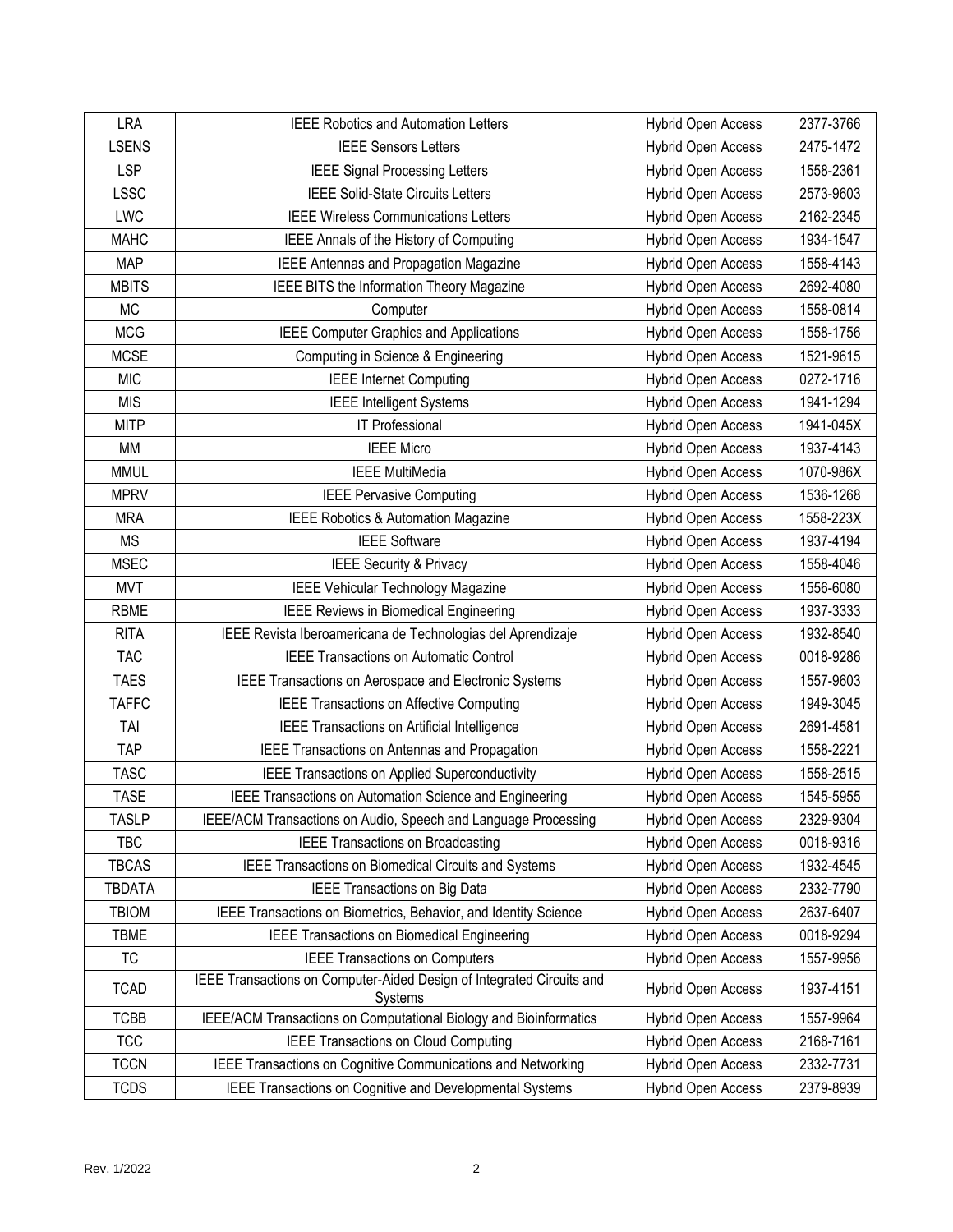| <b>TCE</b>   | <b>IEEE Transactions on Consumer Electronics</b>                              | Hybrid Open Access        | 1558-4127 |
|--------------|-------------------------------------------------------------------------------|---------------------------|-----------|
| <b>TCI</b>   | IEEE Transactions on Computational Imaging                                    | <b>Hybrid Open Access</b> | 2333-9403 |
| <b>TCNS</b>  | IEEE Transactions on Control of Network Systems                               | Hybrid Open Access        | 2325-5870 |
| <b>TCOMM</b> | <b>IEEE Transactions on Communications</b>                                    | Hybrid Open Access        | 1558-0857 |
| <b>TCPMT</b> | IEEE Transactions on Components, Packaging and Manufacturing<br>Technology    | Hybrid Open Access        | 2156-3985 |
| <b>TCSI</b>  | IEEE Transactions on Circuits and Systems--I: Regular Papers                  | <b>Hybrid Open Access</b> | 1558-0806 |
| <b>TCSII</b> | IEEE Transactions on Circuits and Systems--II: Express Briefs                 | Hybrid Open Access        | 1558-3791 |
| <b>TCSS</b>  | IEEE Transactions on Computational Social Systems                             | Hybrid Open Access        | 2329-924X |
| <b>TCST</b>  | IEEE Transactions on Control Systems Technology                               | <b>Hybrid Open Access</b> | 1558-0865 |
| <b>TCSVT</b> | IEEE Transactions on Circuits and Systems for Video Technology                | Hybrid Open Access        | 1558-2205 |
| <b>TCYB</b>  | <b>IEEE Transactions on Cybernetics</b>                                       | Hybrid Open Access        | 2168-2267 |
| <b>TDMR</b>  | IEEE Transactions on Device and Materials Reliability                         | Hybrid Open Access        | 1558-2574 |
| <b>TDSC</b>  | IEEE Transactions on Dependable and Secure Computing                          | Hybrid Open Access        | 1941-0018 |
| <b>TE</b>    | <b>IEEE Transactions on Education</b>                                         | <b>Hybrid Open Access</b> | 1557-9638 |
| <b>TEC</b>   | IEEE Transactions on Energy Conversion                                        | Hybrid Open Access        | 1558-0059 |
| TED          | <b>IEEE Transactions on Electron Devices</b>                                  | Hybrid Open Access        | 1557-9646 |
| <b>TEM</b>   | <b>IEEE Transactions on Engineering Management</b>                            | Hybrid Open Access        | 1558-0040 |
| <b>TEMC</b>  | IEEE Transactions on Electromagnetic Compatibility                            | Hybrid Open Access        | 1558-187X |
| <b>TETC</b>  | IEEE Transactions on Emerging Topics in Computing                             | Hybrid Open Access        | 2168-6750 |
| <b>TETCI</b> | IEEE Transactions on Emerging Topics in Computational Intelligence            | Hybrid Open Access        | 2471-285X |
| <b>TEVC</b>  | IEEE Transactions on Evolutionary Computation                                 | Hybrid Open Access        | 1089-778X |
| <b>TFUZZ</b> | <b>IEEE Transactions on Fuzzy Systems</b>                                     | Hybrid Open Access        | 1941-0034 |
| TG           | <b>IEEE Transactions on Games</b>                                             | Hybrid Open Access        | 2475-1510 |
| <b>TGCN</b>  | IEEE Transactions on Green Communications and Networking                      | <b>Hybrid Open Access</b> | 2473-2400 |
| <b>TGRS</b>  | IEEE Transactions on Geoscience and Remote Sensing                            | Hybrid Open Access        | 0196-2892 |
| <b>THMS</b>  | IEEE Transactions on Human-Machine Systems                                    | <b>Hybrid Open Access</b> | 2168-2305 |
| <b>TIA</b>   | <b>IEEE Transactions on Industry Applications</b>                             | Hybrid Open Access        | 1939-9367 |
| <b>TIE</b>   | <b>IEEE Transactions on Industrial Electronics</b>                            | Hybrid Open Access        | 0278-0046 |
| <b>TIFS</b>  | IEEE Transactions on Information Forensics and Security                       | <b>Hybrid Open Access</b> | 1556-6021 |
| TII          | <b>IEEE Transactions on Industrial Informatics</b>                            | Hybrid Open Access        | 1941-0050 |
| <b>TIM</b>   | <b>IEEE Transactions on Instrumentation and Measurement</b>                   | <b>Hybrid Open Access</b> | 0018-9456 |
| <b>TIP</b>   | <b>IEEE Transactions on Image Processing</b>                                  | Hybrid Open Access        | 1941-0042 |
| <b>TIT</b>   | <b>IEEE Transactions on Information Theory</b>                                | <b>Hybrid Open Access</b> | 1557-9654 |
| <b>TITS</b>  | IEEE Transactions on Intelligent Transportation Systems                       | Hybrid Open Access        | 1558-0016 |
| <b>TIV</b>   | <b>IEEE Transactions on Intelligent Vehicles</b>                              | Hybrid Open Access        | 2379-8904 |
| <b>TKDE</b>  | IEEE Transactions on Knowledge and Data Engineering                           | Hybrid Open Access        | 1558-2191 |
| <b>TLT</b>   | <b>IEEE Transactions on Learning Technologies</b>                             | Hybrid Open Access        | 1939-1382 |
| <b>TMAG</b>  | <b>IEEE Transactions on Magnetics</b>                                         | <b>Hybrid Open Access</b> | 1941-0069 |
| <b>TMBMC</b> | IEEE Transactions on Molecular, Biological, and Multi-Scale<br>Communications | Hybrid Open Access        | 2332-7804 |
| <b>TMC</b>   | <b>IEEE Transactions on Mobile Computing</b>                                  | Hybrid Open Access        | 1558-0660 |
| <b>TMECH</b> | IEEE/ASME Transactions on Mechatronics                                        | Hybrid Open Access        | 1941-014X |
| TMI          | <b>IEEE Transactions on Medical Imaging</b>                                   | Hybrid Open Access        | 0278-0062 |